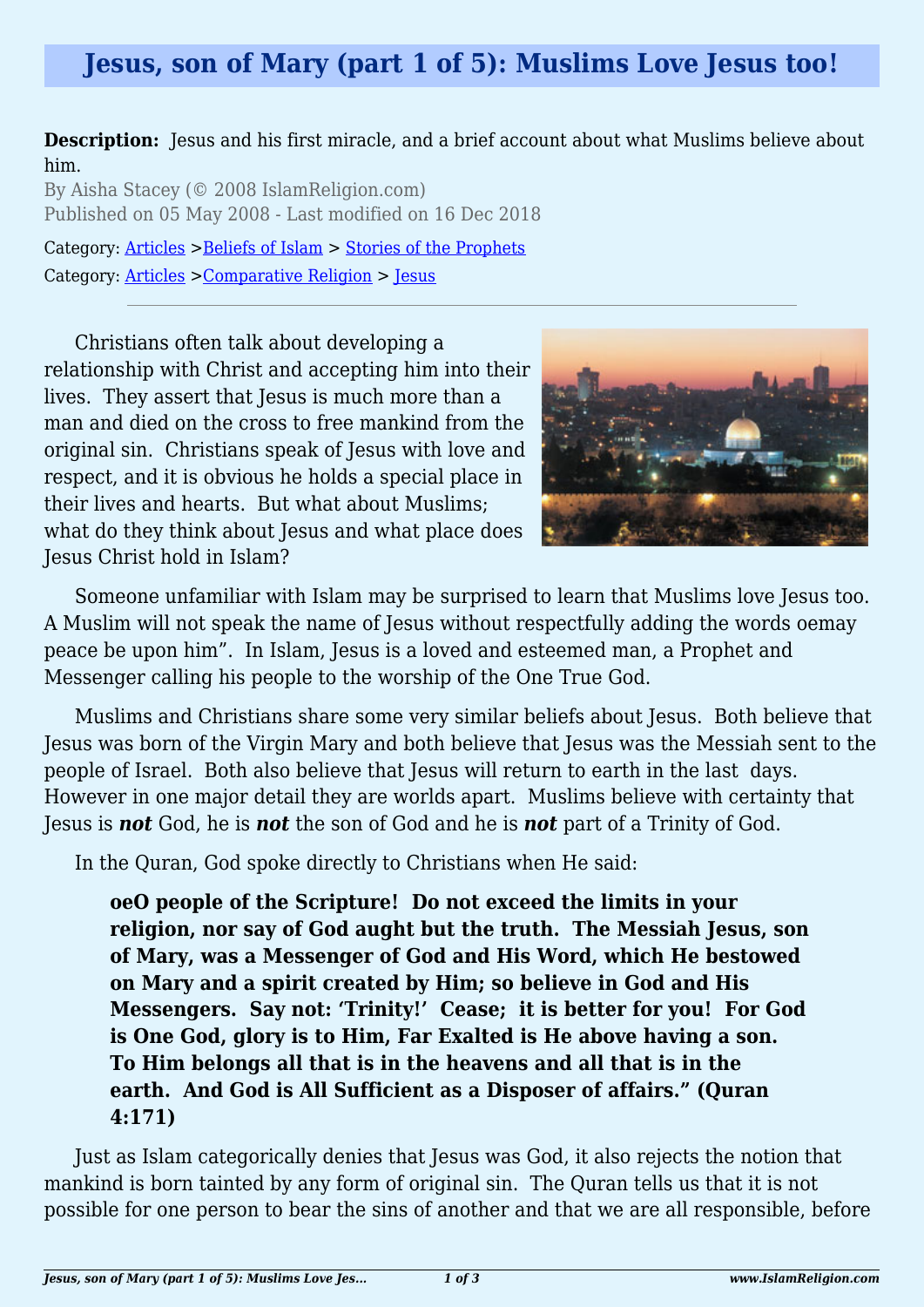God, for our own actions. **oeAnd no bearer of burdens shall bear another's burden." (Quran 35:18)** However, God, in His infinite Mercy and Wisdom has not abandoned mankind to their own devices. He has sent guidance and laws that reveal how to worship and live according to His commands. Muslims are required to believe in, and love all of the Prophets; to reject one is to reject the creed of Islam. Jesus was but one in this long line of Prophets and Messengers, calling the people to worship One God. He came specifically to the People of Israel, who had at that time gone astray from the straight path of God. Jesus said:

# **oeAnd I have come confirming that which was before me of the Torah, and to make lawful to you part of what was forbidden to you, and I have come to you with a proof from your Lord. So fear God and obey me. Truly! God is my Lord and your Lord, so worship Him. This is the Straight Path." (Quran 3:50-51)**

Muslims love and admire Jesus. However, we understand him and his role in our lives according to the Quran and the narrations and sayings of the Prophet Muhammad. Three chapters of the Quran feature the life of Jesus, his mother Mary and their family; each reveals details not found in the Bible.

The Prophet Mohammad spoke of Jesus many times, once describing him as his brother.

oeI am the nearest of all the people to the son of Mary, and all the prophets are paternal brothers, and there has been no prophet between me and him (i.e. Jesus)." (*Saheeh Al-Bukhari*)

Let us follow the story of Jesus through Islamic sources and come to understand how and why his place in Islam is of such significance.

# **The First Miracle**

The Quran informs us that Mary, the daughter of Imran, was an unmarried, chaste and pious young woman devoted to the worship of God. One day while she was in seclusion, the Angel Gabriel came to Mary and informed her that she was to be the mother of Jesus. Her response was one of fear, shock, and dismay. God said:

#### **oeAnd We wish to appoint him as a sign to mankind and a mercy from Us, and it is a matter decreed." (Quran 19:21)**

Mary conceived Jesus, and when the time came for him to be born, she took herself away from her family and travelled towards Bethlehem. At the foot of a date palm tree Mary gave birth to her son Jesus.<sup>[1]</sup>

<span id="page-1-0"></span>When Mary had rested and recovered from the pain and fear involved in giving birth alone, she realised that she must return to her family. Mary was afraid and anxious as she wrapped the child and cradled him in her arms. How could she possibly explain his birth to her people? She heeded the words of God and made her way back to Jerusalem.

# **oeSay: 'Verily! I have vowed a fast unto the Most Gracious (God) so**